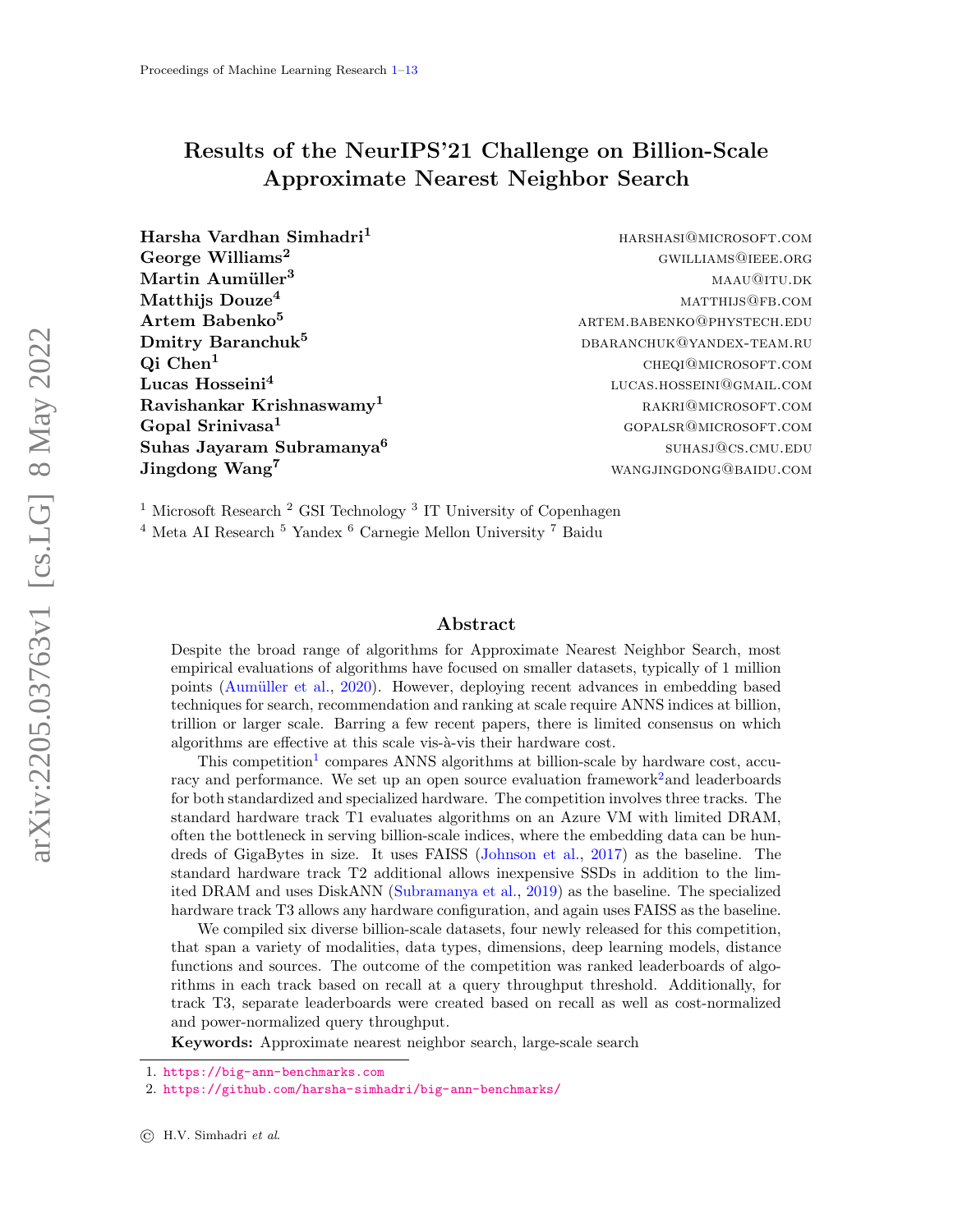### 1. Introduction

Approximate Nearest Neighbor Search or ANNS is a problem of fundamental importance to search, retrieval and recommendation. In this problem, we are given a dataset  $P$  of points along with a pairwise distance function, typically the d-dimensional Euclidean metric or inner product with  $d$  ranging from 50 to 1000. The goal is to design a data structure that, given a query q and a target k (or radius  $r$ ), efficiently retrieves the k nearest neighbors of q (or all points within a distance r of q) in the dataset P according to the given distance function. In many modern-day applications of this problem, the dataset to be indexed and the queries are the output of a deep learning model [\(Babenko and Lempitsky,](#page-10-1) [2016;](#page-10-1) [Devlin](#page-10-2) [et al.,](#page-10-2) [2018\)](#page-10-2). The ANNS problem is widely studied in the algorithms, computer systems, databases, data mining, information theory and machine learning research communities, and numerous classes of algorithms have been developed. See, e.g., [\(Beygelzimer et al.,](#page-10-3) [2006;](#page-10-3) [Babenko and Lempitsky,](#page-10-4) [2014;](#page-10-4) [Johnson et al.,](#page-11-0) [2017;](#page-11-0) [Weber et al.,](#page-12-2) [1998;](#page-12-2) [Baranchuk](#page-10-5) [et al.,](#page-10-5) [2018;](#page-10-5) [Malkov and Yashunin,](#page-11-1) [2016;](#page-11-1) Jégou et al., [2011;](#page-11-2) [Arya and Mount,](#page-10-6) [1993;](#page-10-6) [Indyk](#page-11-3) [and Motwani,](#page-11-3) [1998;](#page-11-3) [Iwasaki and Miyazaki,](#page-11-4) [2018;](#page-11-4) [Guo et al.,](#page-11-5) [2020;](#page-11-5) Aumüller et al., [2019\)](#page-10-7) for some recent works, and also the survey articles [\(Samet,](#page-11-6) [2006;](#page-11-6) [Andoni and Indyk,](#page-10-8) [2008;](#page-10-8) [Wang et al.,](#page-12-3) [2018,](#page-12-3) [2021\)](#page-12-4) comparing these techniques.

However, most of the research has focused on small to medium scale datasets of millions of vectors. For instance, the active gold-standard benchmark site (Aumüller et al., [2020\)](#page-10-0) that compares almost all of the current-best ANNS algorithms uses datasets no more than a million points each, and design choices in the benchmarking system make it difficult to go beyond this scale. Implementing most existing state-of-art solutions for ANNS at this scale ends up being too expensive as the indices are very RAM intensive. Alternately, there are solutions such as SRS [\(Sun et al.,](#page-12-5) [2014\)](#page-12-5) and HD-Index [\(Arora et al.,](#page-10-9) [2018\)](#page-10-9) that can serve a billion-point index in a commodity machine, but these have high search latencies for achieving high search accuracy. Given the increasing relevance of search at billion+ scale, this competition aims to rigorously benchmark the *performance of billion-scale ANNS* algorithms vis- $\dot{a}$ -vis their hardware cost.

### 2. Tasks, Hardware Tracks, and Datasets

The main task of this challenge is to design a fast and accurate algorithm and/or system which can build and serve a billion-point index with minimal hardware cost. This scale is a good fit for comparing algorithmic ideas on a single machine. Due to the proliferation of deep-learning-based embeddings, such a system would immediately fit into a variety of application domains, including but not limited to web search, email search, document search, image search; ranking and recommendation services for images, music, video, news, etc. To test the applicability of the submitted solutions in these diverse use-cases, the competition ran evaluations on datasets representing these applications.

Query types. We distinguish the following two query types on a dataset  $S \subseteq \mathbb{R}^d$ :

- k-NN query: Given a query  $q \in \mathbb{R}^d$  and an integer  $k \geq 1$ , return the k-nearest neighbors to the query point in S. A value of  $k = 10$  was used for benchmarking.
- Range search: Given a query  $q \in \mathbb{R}^d$  and a distance threshold R, return all points in S that are at distance at most R from  $q$ .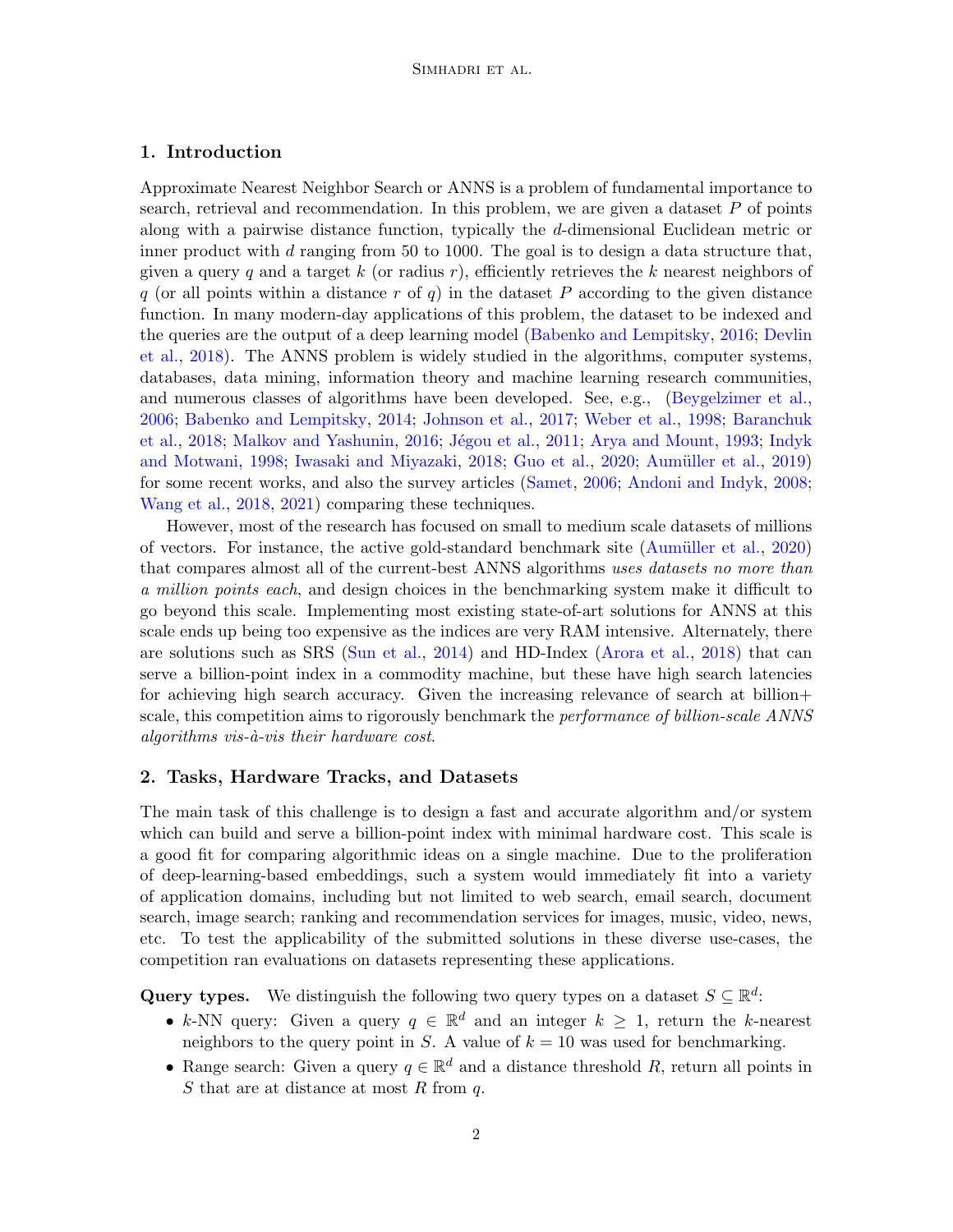#### <span id="page-2-4"></span>2.1. Hardware tracks

To provide a platform for the development of both algorithmic and systems innovation, the challenge introduces three different tracks: two standardized hardware tracks (T1 and T2) and one custom hardware track (T3).

Most current solutions to ANNS are limited in scale as they require data and indices to be stored in expensive main memory. To motivate the development of algorithms that use main memory effectively, we limit and normalize the amount of DRAM available in the standardized hardware tracks to 64GB. This is insufficient to store an uncompressed version of any of the datasets used in this competition, which range from 100GB to 800 GB in size.

Track T1. Search uses a Standard F[3](#page-2-0)2s\_v2 Azure VM<sup>3</sup> with 32 vCPUs and 64GB main memory. 64GB. Index construction can use up to 4 days of time on Standard F64s\_v2 machine with 64 vCPUs and 128GB main memory. Note that the main memory allowed for index construction is smaller than most billion-scale datasets. Algorithms must navigate these constraints by efficiently compressing and indexing data much larger than the main memory. We use the IVFPQ algorithm  $(Jégou et al., 2011)$  $(Jégou et al., 2011)$  from the FAISS suite [\(Johnson](#page-11-0) [et al.,](#page-11-0) [2017\)](#page-11-0) as our baseline. This track thus provides a platform for algorithmic innovation in efficient and accurate vector quantization methods, as well as compact indices.

Track T2. The second standardized hardware (T2) track incorporates an additional 1TB of inexpensive SSD to serve indices. This track allows more accuracy due to the allowance for storing uncompressed data – the SSD is larger than all datasets in the competition. This track provides a platform for algorithmic innovation for out-of-core indexing. Search uses a 8 vCPU Standard L8sv<sub>-2</sub> Azure VM<sup>[4](#page-2-1)</sup> which hosts a local SSD in addition to its 64GB main memory. Algorithms can use 1TB of the SSD to store the index and the data. Index constructions rules are the same as in Track T1. The baseline is an open source implementation<sup>[5](#page-2-2)</sup> of DiskANN [\(Subramanya et al.,](#page-12-1) [2019\)](#page-12-1) which uses a hybrid DRAM-SSD index to achieve high recall and throughput.

Track T3. The specialized/custom hardware track T3 aims to encourage systems innovation to improve the cost and power-normalized performance. It allows the most flexibility in hardware and allows the use of any existing combination of hardware or even the development of custom hardware. This may include GPUs, reconfigurable hardware like FPGAs, custom accelerators available as add-on PCI board<sup>[6](#page-2-3)</sup>, and hardware not readily available on public cloud such as dedicated co-processors. Participants were required to either send the organizers an add-on PCI boards along with installation instructions, or if that is not possible, provide access to run validation scripts and docker containers on private hardware. The baseline used in this track was IVF1048576,SQ8 from the FAISS suite [\(Johnson et al.,](#page-11-0) [2017\)](#page-11-0) running on a machine with 56-core Intel Xeon with an NVIDIA V100 GPU and 700GB of RAM.

<span id="page-2-0"></span><sup>3.</sup> <https://docs.microsoft.com/en-us/azure/virtual-machines/fsv2-series>

<span id="page-2-2"></span><span id="page-2-1"></span><sup>4.</sup> <https://docs.microsoft.com/en-us/azure/virtual-machines/lsv2-series>

<sup>5.</sup> <https://github.com/microsoft/DiskANN/commit/4c7e9603324061916c64dee203343bdafab43a32>

<span id="page-2-3"></span><sup>6.</sup> For examples, see <https://www.amd.com/en/graphics/radeon-rx-graphics>, [https://www.apple.com/](https://www.apple.com/shop/product/HM8Y2VC/A/blackmagic-egpu) [shop/product/HM8Y2VC/A/blackmagic-egpu](https://www.apple.com/shop/product/HM8Y2VC/A/blackmagic-egpu), <https://www.xilinx.com/>, <https://flex-logix.com/>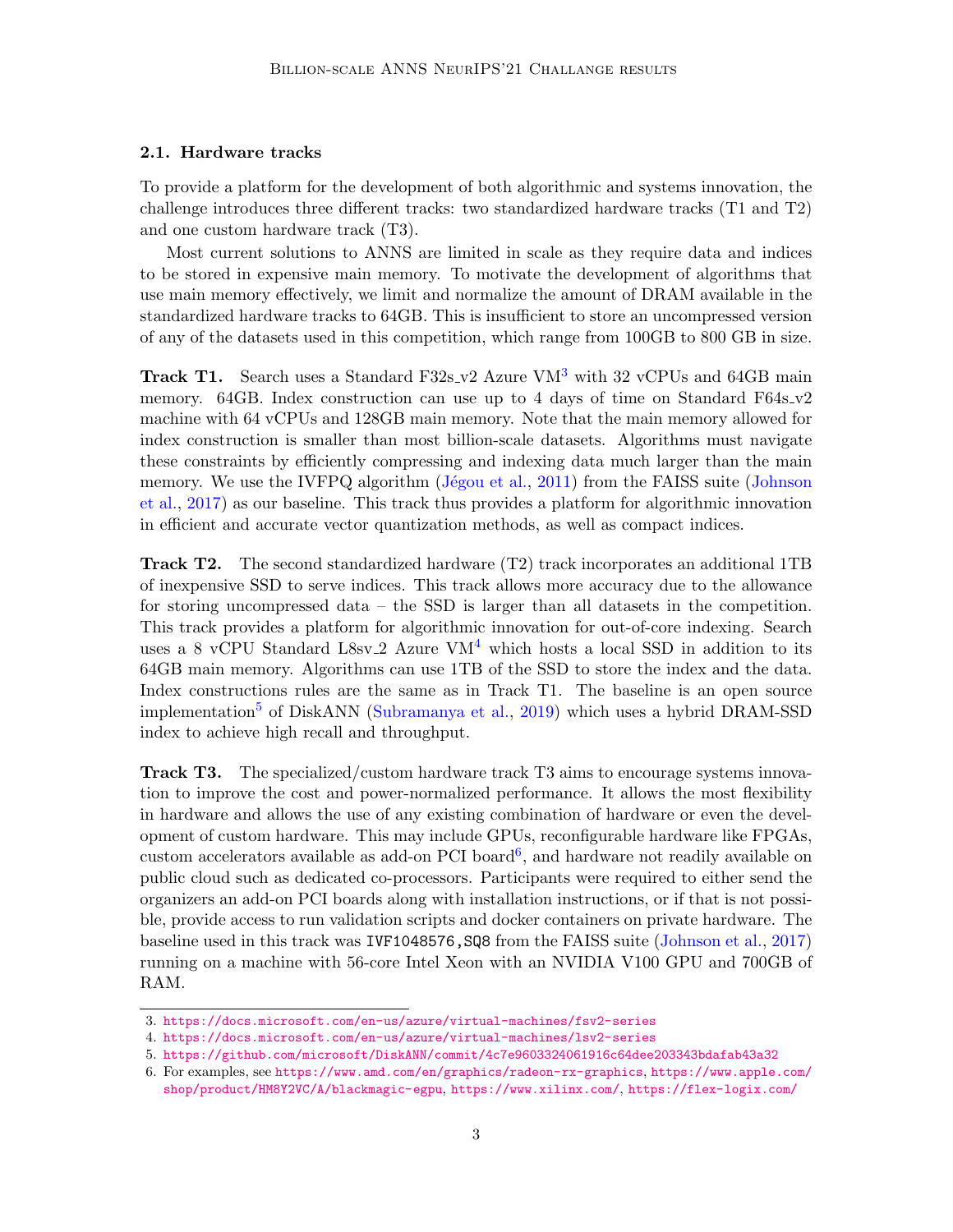| Dataset                   | Type    | Dim.       | Distance      | Query Type | Source                                                |
|---------------------------|---------|------------|---------------|------------|-------------------------------------------------------|
| <b>BIGANN</b>             | uint8   | 128        | L2            | $k-NN$     | Link                                                  |
| $Facebook SimSearchNet++$ | uint8   | 256        | L2            | Range      | Competition                                           |
| Microsoft Turing ANNS     | float32 | 100        | L2            | $k-NN$     | Competition                                           |
| Microsoft SpaceV          | int8    | 100        | L2            | k-NN       | Link                                                  |
| Yandex DEEP               | float32 | 96         | L2            | $k-NN$     | $\lfloor$ Link 1 $\rfloor$ $\lfloor$ Link 2 $\rfloor$ |
| Yandex Text-to-Image      | float32 | <b>200</b> | Inner Product | $k-NN$     | Link                                                  |

<span id="page-3-0"></span>Table 1: Summary of the six one billion point datasets used for benchmarking.

### 2.2. Datasets

The following datasets, summarized in Table [1,](#page-3-0) were released on the competition website or linked via websites where the data was originally published. The experimental framework manages working with (variants of) these datasets automatically.

- BIGANN contains SIFT image similarity descriptors applied to 1 billion images [\(Jegou](#page-11-7) [et al.,](#page-11-7) [2011\)](#page-11-7) and is benchmark used by existing algorithms.
- Facebook SimSearchNet $++$  is a new dataset of image descriptors<sup>[7](#page-3-1)</sup> used for copyright enforcement, content moderation, etc., released by Facebook for this competition. The original Vectors are compressed to 256 dimensions by PCA for this competition.
- Microsoft SpaceV1B is a new web relevance dataset released by Microsoft Bing for this competition. It consists of web documents and queries vectors encoded by the Microsoft SpaceV Superion model [\(Shan et al.,](#page-11-8) [2021\)](#page-11-8) to capture generic intent representation for both documents and queries.
- Microsoft Turing ANNS is a new web query similarity dataset released by the Microsoft Turing group for this competition. It consists of web search queries encoded by the universal language AGI/Spacev5 model trained to capture generic intent representa-tion [\(Zhang et al.,](#page-12-6) [2019\)](#page-12-6) and uses the Turing-NLG architecture<sup>[8](#page-3-2)</sup>. The query set also consists of web search queries, and the goal is to match them to the closest queries seen by the search engine in the past.
- DEEP1B consists of the outputs of the GoogleNet model for a billion images on the web, introduced in [\(Babenko and Lempitsky,](#page-10-1) [2016\)](#page-10-1). This dataset is already used for benchmarking in the community.
- Yandex Text-to-Image is a new cross-modal dataset, where database and query vectors can potentially have different distributions in a shared representation space. The database consists of image embeddings produced by the Se-ResNext-101 model [\(Hu](#page-11-9) [et al.,](#page-11-9) [2018\)](#page-11-9) and queries are textual embeddings produced by a variant of the DSSM model [\(Huang et al.,](#page-11-10) [2013\)](#page-11-10). The mapping to the shared representation space is learned via minimizing a variant of the triplet loss using click-through data.

<span id="page-3-1"></span><sup>7.</sup> <https://ai.facebook.com/blog/using-ai-to-detect-covid-19-misinformation-and-exploitative-content>

<span id="page-3-2"></span><sup>8.</sup> <https://www.microsoft.com/en-us/research/blog/turing-nlg-a-17-billion-parameter-language-model-by-microsoft/>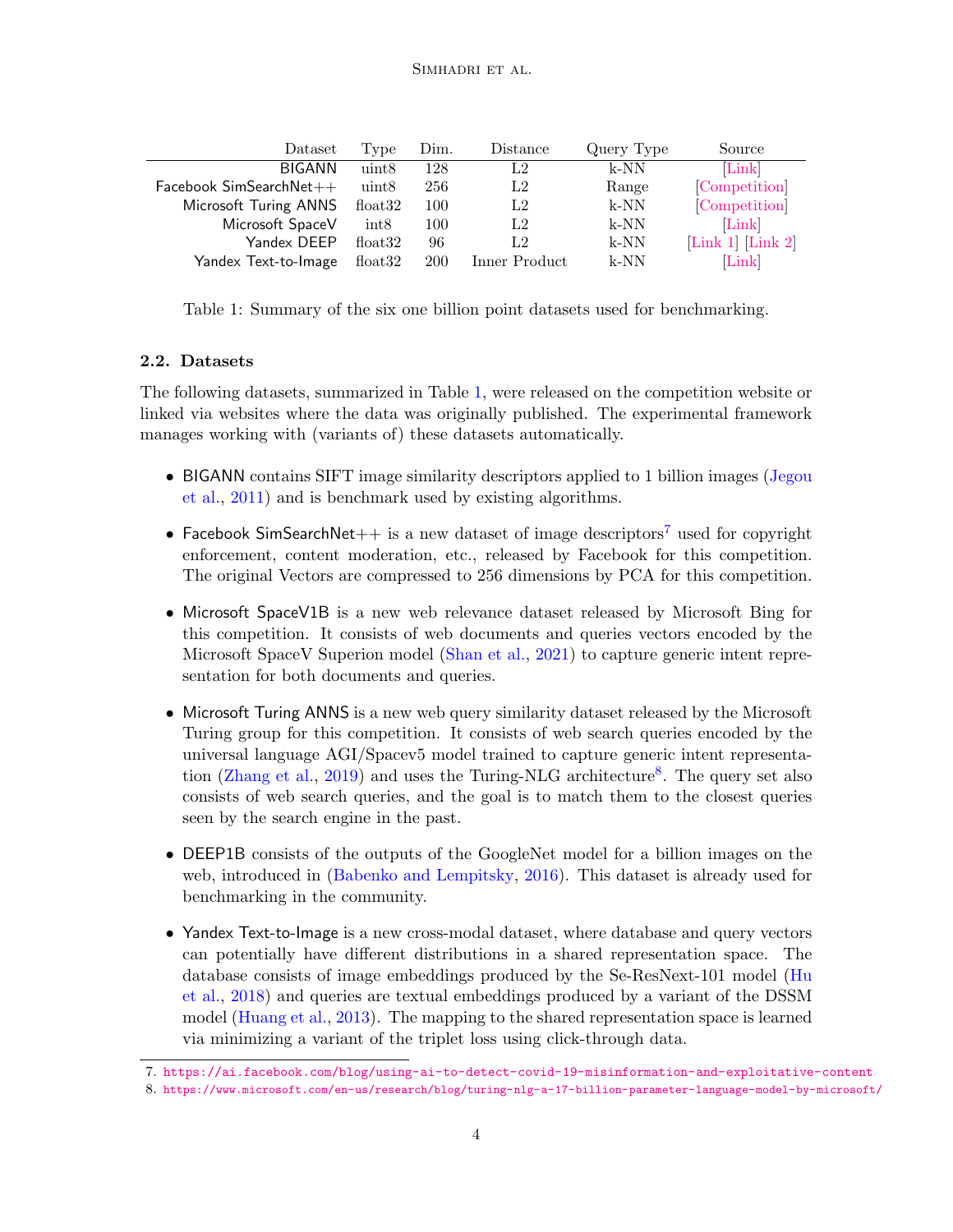File formats were made as uniform as possible, taking into account the fact that some datasets are in float32 and others are in uint8. For each dataset, we provide:

- a set of 1 billion database vectors to index;
- a set of query vectors for validation (at least 10 000 of them);
- a set of query vectors held out for the final evaluation (the same size);
- ground truth consisting of the 100 nearest neighbors for each query in the validation set, including results at the reduced scales of 10M and 100M vectors.

### 3. Evaluation

### 3.1. Metrics

As is the general practice in benchmarking ANNS algorithms (see Aumüller et al.  $(2020)$ ), we evaluate implementations based on the quality-performance tradeoff they achieve. For each dataset, participants could provide one configuration for index building and up to 10 different sets of search parameters. Each set of search parameters is intended to strike a different trade-off in terms of accuracy vs. search time. At evaluation time, the sets of search parameters were evaluated in turn, recording the search accuracy and througput achieved. To obtain a single value for the leaderboard, we defined a threshold on the throughput achieved and score the participants by the accuracy of the results.

Throughput. We report the query throughput obtained using all the threads available on the standardized machine. All queries are provided at once, and we measure the wall clock time between the ingestion of the vectors and when all the results are output. The resulting measure is the number of queries per second (QPS).

Search accuracy. We use two notions of search accuracy, defined as follows, depending on the dataset. For scenarios require k-NN search, we measure 10-recall  $@10$ , *i.e.* the number of true 10-nearest neighbors found in the  $k = 10$  first results reported by the algorithm.

A range search returns a list of database items whose length is not fixed in advance (unlike  $k$ -NN search). We compute the ground truth range search results. The range search accuracy measure is the precision and recall of the algorithm's results w.r.t. the ground truth results. Accuracy is then defined as the mean average precision over recall values when clipping the result list with different values of the threshold.

Power and Cost. In the T3 track, in addition to search accuracy and throughput, we ranked participants on two additional benchmarks related to power and cost. For power, we leveraged standard power monitoring interfaces available in data-center grade systems to obtain KiloWatt-hour/query (or Joule/query) for the participant's algorithm and hardware. For cost, we used a capacity planning formula based on horizontally replicating the participant's hardware to achieve 100 000 queries/second for a period of 4 years. The cost is the product of the number of machines required to serve at 100 000 QPS and the total cost per machine, including both the manufactured suggested retail price of the hardware as well as the cost of power consumption based on a global average of  $$0.10/kWh$ .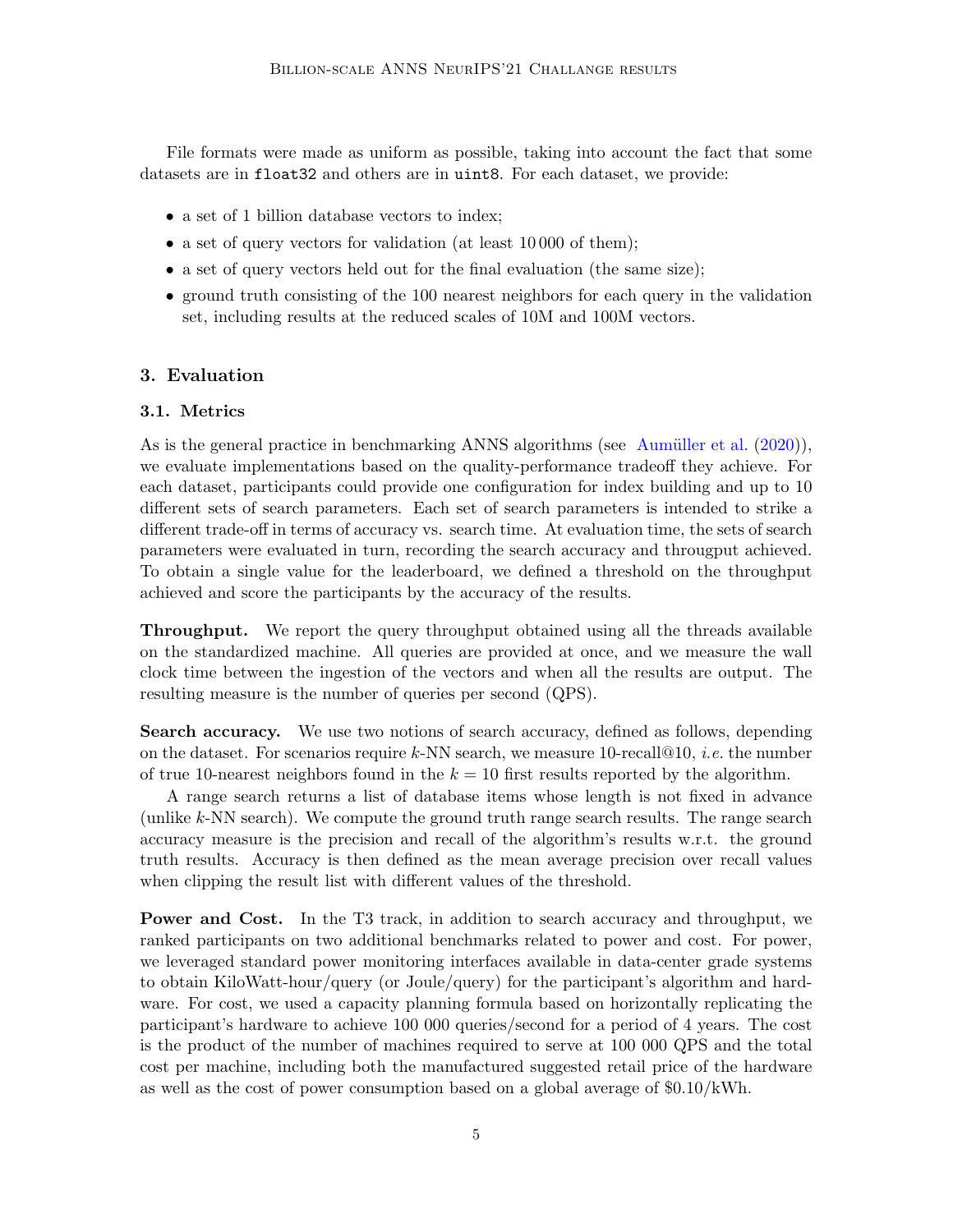#### SIMHADRI ET AL.

Synthetic performance measure. Participants obtained several tradeoffs in the QPSaccuracy space. On the challenge page and in Section [4,](#page-5-0) we report these tradeoff plots. While such plots give the most accurate overview of an implementation's performance, the leaderboard reports a synthetic scalar metric to rank the participants. For each track, we fix a given QPS target, and find the maximum accuracy an algorithm can get with at least as many QPS from the Pareto-optimal curve. The QPS targets are calibrated on the baseline methods described in Section [2.1.](#page-2-4) The thresholds for the competition are 10 000 with 32 vCPUs(T1), 1 500 with 8vCPUs (T2), and 2 000 (T3). The score for the recall leaderboard is the sum of improvements in recall over the baseline over all datasets. An algorithm is expected to submit entries for at least three algorithms to be considered for the leaderboard. 3.2. Evaluation Framework

We provide a standard benchmarking framework using and extending the techniques in the evaluation framework Aumüller et al.  $(2020)$ . The framework takes care of downloading and preparing the datasets, running the experiments for a given implementation, and evaluating the result of the experiment in terms of the metrics mentioned above. Adding an implementation consist of three steps. First, it requires the implementation to provide a Dockerfile to build the code and set up the environment. Second, a Python wrapper script that calls the correct internal methods to build an index and run queries against the index must be provided. A REST-based API exists to work with a client/server-based model in case a Python wrapper is not available.<sup>[9](#page-5-1)</sup> Lastly, authors provide a set of index build parameters (one per dataset) and query parameters (maximum of ten per dataset).

### 3.3. Evaluation Process

The evaluation process differed slightly among the three different tracks.

**Track 1 and 2.** We provided Azure compute credit to participants to work with virtual machine SKUs that were used in the final evaluation. Participants sent in their code via a pull requests to the evaluation framework. The organizers used this code to build indices on Azure cloud machines for the datasets pointed out in the pull request, and run queries the public query set. Organizers then provide these results to the participants, and iterated on fixing problems until the participants agreed with the results reported here. As a result of this process, all implementations, configurations and conversations with participants are publicly available via the pull requests linked in Tables [2](#page-6-0) and [3.](#page-7-0)

Track 3. Since this track allowed participants to work with alternative hardware configuration, organizers were given (usually remote) access to the machine and the framework was run remotely on these machines. Some of the implementations participating in this track are not publicly available.

### <span id="page-5-0"></span>4. Outcome of the Challenge

A total of 30 teams expressed interest in this contest. Eventually, we received 13 submissions that participated in the final evaluation: 5 submissions for T1, 3 submissions for T2, and 5 submissions for T3. Winners mentioned below gave a short presentation of their approach during NeurIPS break-out session; these talks are shared on the competition website.

<span id="page-5-1"></span><sup>9.</sup> We thank Alex Klibisz for his work on this API.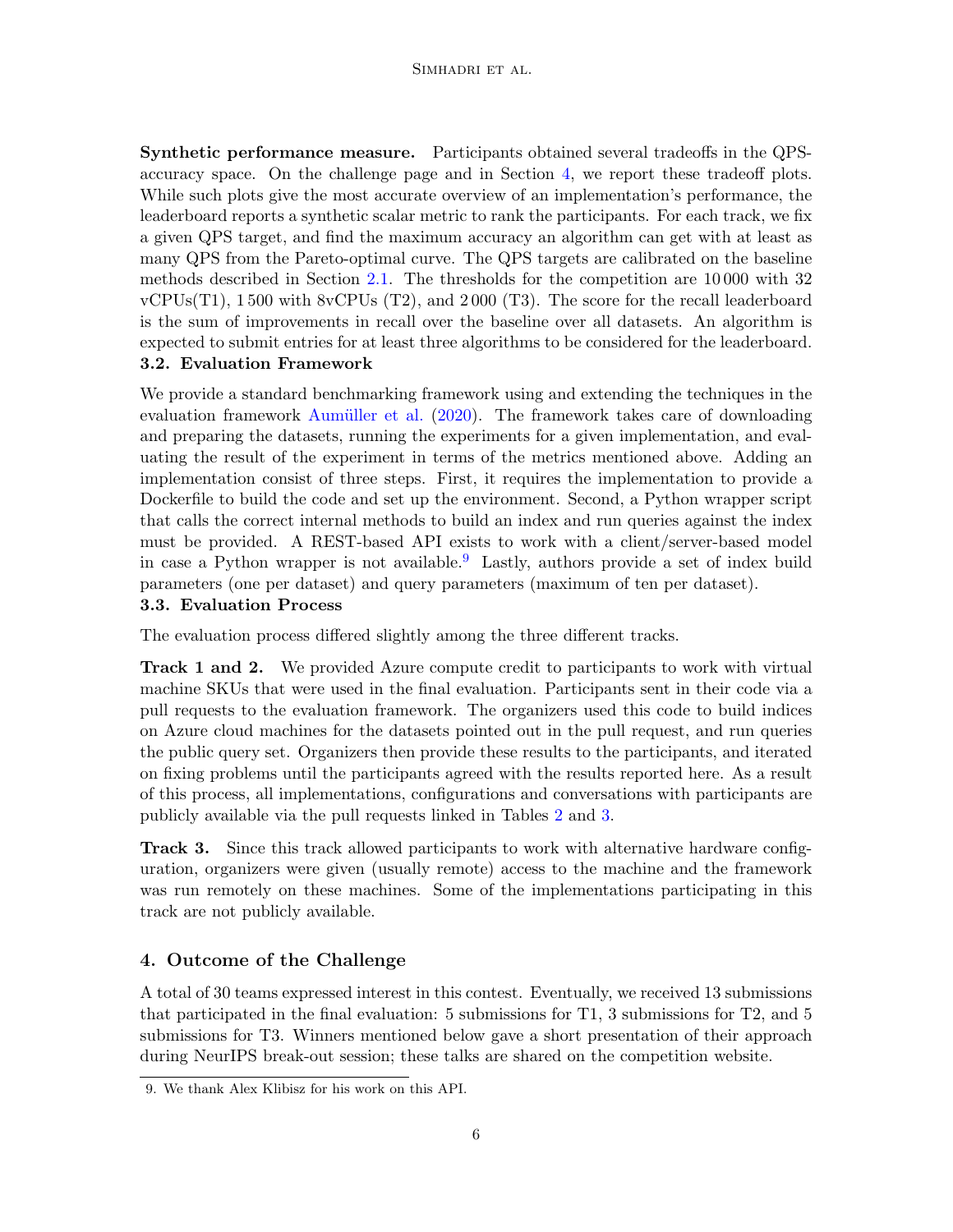

<span id="page-6-1"></span>Figure 1: Selection of results for track 1. QPS-recall tradeoff; the QPS-cutoff was 10 000.

| Algorithm         | <b>BIGANN</b> | DEEP   | MS SPACEV | MS Turing | $SSN++$ | Text-to-Image |
|-------------------|---------------|--------|-----------|-----------|---------|---------------|
| Baseline          | 0.6345        | 0.6503 | 0.7289    | 0.7036    | 0.7538  | 0.0693        |
| team11            |               | 0.6496 |           | 0.7122    |         |               |
| $puck-t1$         | 0.7147        | 0.7226 |           | $0.7938*$ |         | $0.1610*$     |
| $ngt-t1$          |               |        |           |           |         |               |
| $kst_{ann_t}$     | 0.7122        | 0.7122 | 0.7645    | 0.7564    |         |               |
| $\text{buddy-t1}$ | 0.6277        |        |           |           |         |               |

<span id="page-6-0"></span>Table 2: Leaderboard for Track T1. Recall/AP achieved at 10000 QPS on Azure F32v2 VM with 32 vCPUs. \* indicates entries submitted after the competition closed.

#### 4.1. Track 1

The results of this track are summarized in Table [2.](#page-6-0) In this track the whole index had to fit into 64GB of RAM, which limits the accuracy. The challenge was to invent more efficient compression/quantization schemes. We see that most entries were able to improve on the baseline, and figure [1](#page-6-1) gives a more detailed overview of the performance on the datasets where most solutions offered improvements. As we can see from the plot, for most implementations the cutoff at 10 000 QPS is in a region where the loss in accuracy due to quantization saturates and no big improvements seem possible. The entry PUCK-T1 provided query settings that provided better recall than other approaches, but is much below the QPS threshold, and a few of the entries were submitted after the competition deadline. However, it shows the potential of their approach and presents a promising direction to pursue. On the other hand, Text-to-Image proved to be a particularly challenging dataset for the quantization/compression-based methods in this track because the query distribution and base distribution are completely different, with one coming from text embeddings and the other from image embeddings. This again presents an interesting and important research direction to pursue. In summary, since the starred results for PUCK-T1 in Table [2](#page-6-0) have been obtained after the competition deadline, the winner of this track is:

KST-ANN-T1, Li Liu, Jin Yu, Guohao Dai, Wei Wu, Yu Qiao, Yu Wang, Lingzhi Liu, Kuaishou Technology and Tsinghua University, China.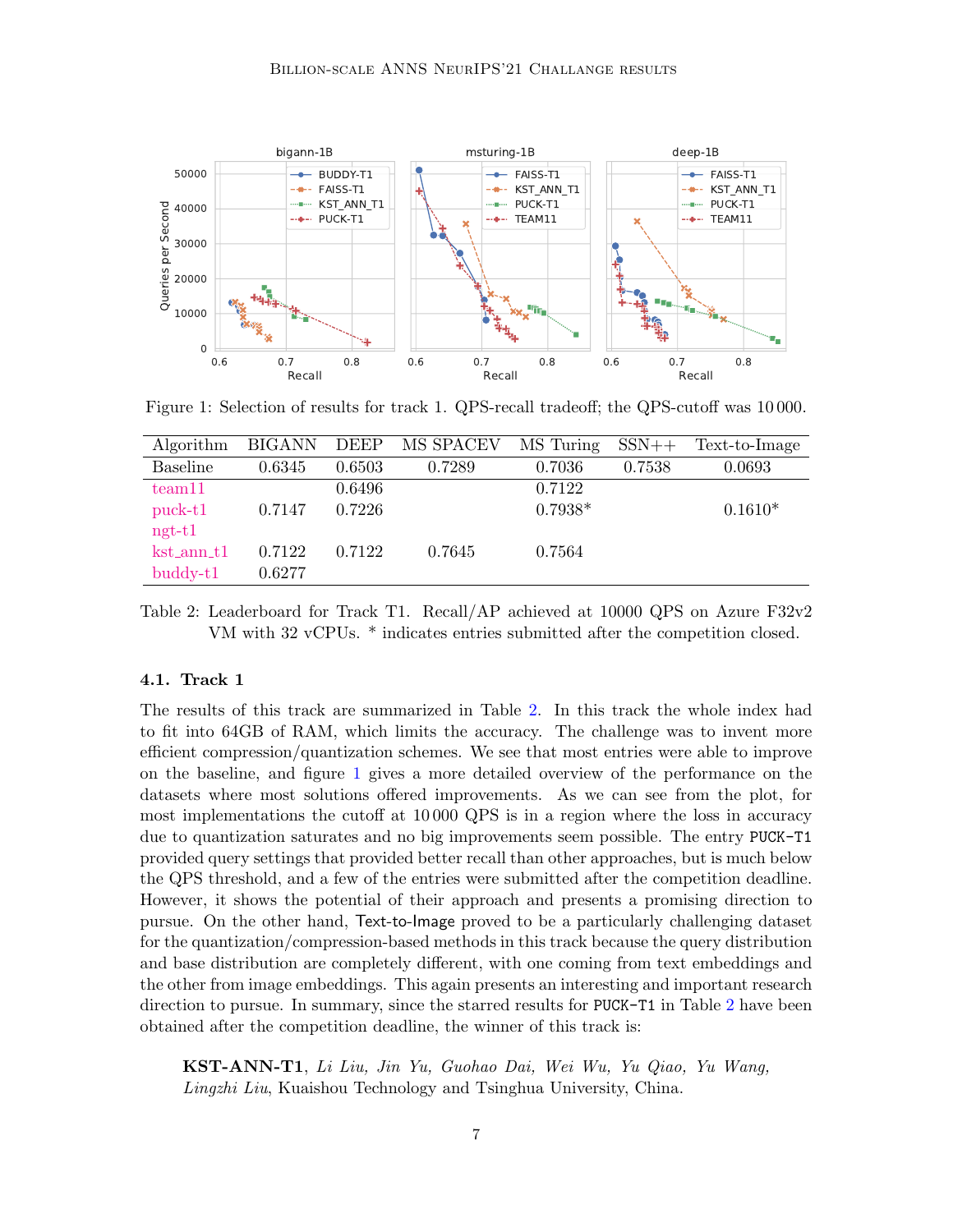| Algorithm | BIGANN DEEP |        | MS SPACEV | $\overline{MS}$ Turing $SSN++$ |        | Text-to-Image |
|-----------|-------------|--------|-----------|--------------------------------|--------|---------------|
| baseline  | 0.9491      | 0.9371 | 0.9010    | 0.9356                         | 0.1627 | 0.4885        |
| $kota-t2$ | 0.9509      |        | 0.9040    | 0.9398                         | 0.1821 |               |
| $ngt-t2$  |             |        |           |                                |        |               |
| bbann     |             |        | 0.7602    |                                | 0.8857 | 0.4954        |

<span id="page-7-0"></span>Table 3: Leaderboard for Track T2. Recall/AP achieved at 1500 QPS on Azure Ls8v2 VM.



<span id="page-7-1"></span>Figure 2: Selection of results for track 2. QPS-accuracy tradeoff; the QPS-cutoff was 1 500.

### 4.2. Track 2

The results of this track are summarized in Table [3](#page-7-0) and more detailed plots for a couple of datasets are provided in Figure [2.](#page-7-1) This track allowed participants to use a SSD large enough to store the original vectors, thus allowing for better accuracy than in Track 1. There were only two approaches except the baseline. We suspect that this is due to the short timeframe of the challenge, since external memory implementations require more care than the in-memory approaches in Track 1. Among these two competitors, BBANN provided a huge improvement on the SSNPP dataset that required range-search queries using a hybrid graph-inverted index data structure. While this design showed recall regression on other datasets using a k-NN recall metric, the improvements outweighed the regression, leading to them being the top of the leaderboard for Track 2:

BBANN, Xiaomeng Yi, Xiaofan Luan, Weizhi Xu, Qianya Cheng, Jigao Luo, Xiangyu Wang, Jiquan Long, Xiao Yan, Zheng Bian, Jiarui Luo, Shengjun Li, Chengming Li, Zilliz and Southern University of Science and Technology, China.

#### 4.3. Track 3

Track 3 submissions offered by far the largest improvement over the baseline. NVidia submitted algorithms that ran on an A100 8-GPU system, while Intel submitted their algorithm, OptaNNE GraphNN, an adaptation of DiskANN leveraging Optane non-volatile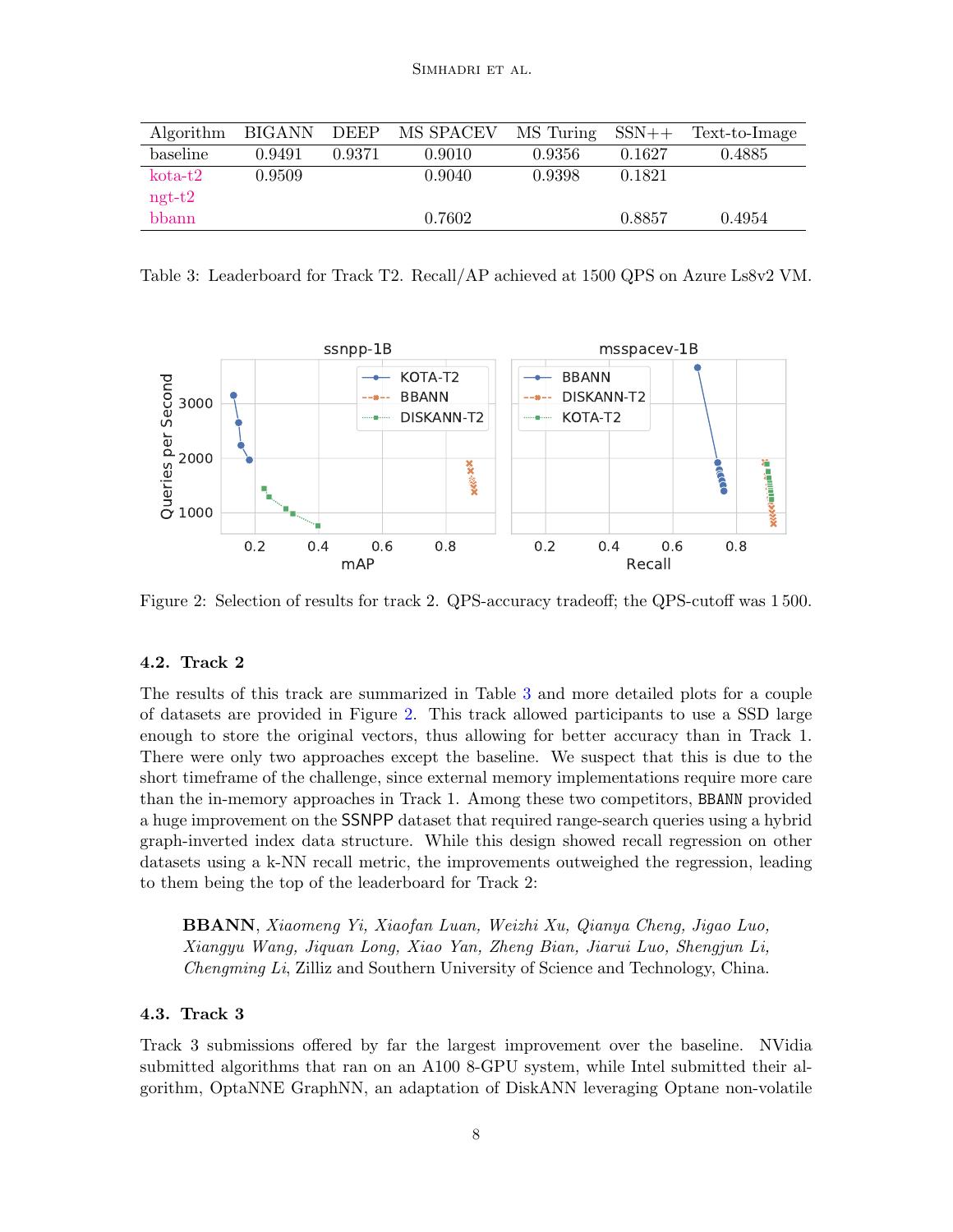| Recall achieved at a minimum of throughput 2K QPS                                 |             |               |           |           |               |         |  |  |
|-----------------------------------------------------------------------------------|-------------|---------------|-----------|-----------|---------------|---------|--|--|
| Algorithm                                                                         | <b>DEEP</b> | <b>BIGANN</b> | MS Turing | MS SpaceV | Text-to-image | $SSN++$ |  |  |
| baseline                                                                          | 0.94275     | 0.93260       | 0.91322   | 0.90853   | 0.86028       | 0.97863 |  |  |
| OptaNNE GraphNN                                                                   | 0.99882     | 0.99978       | 0.99568   | 0.99835   | 0.97340       |         |  |  |
| <b>CUANNS IVFPQ</b>                                                               | 0.99543     | 0.99881       | 0.988993  | 0.99429   | 0.94692       |         |  |  |
| <b>CUANNS MultiGPU</b>                                                            | 0.99504     | 0.99815       | 0.98399   | 0.98785   |               |         |  |  |
| Querries per second at $90\%$ recall                                              |             |               |           |           |               |         |  |  |
| Algorithm                                                                         | <b>DEEP</b> | <b>BIGANN</b> | MS Turing | MS SpaceV | Text-to-image | $SSN++$ |  |  |
| baseline                                                                          | 44464       | 3271          | 2845      | 3265      | 1789          | 5699    |  |  |
| <b>CUANNS MultiGPU</b>                                                            | 8016944     | 747421        | 584293    | 839749    |               |         |  |  |
| OptaNNE GraphNN                                                                   | 1965446     | 335991        | 161463    | 157828    | 17063         |         |  |  |
| <b>CUANNS IVFPQ</b>                                                               | 91701       | 80109         | 109745    | 108302    | 19094         |         |  |  |
| Joule/query achieved at minimum of 2K QPS and 0.9 recall                          |             |               |           |           |               |         |  |  |
| Algorithm                                                                         | <b>DEEP</b> | <b>BIGANN</b> | MS Turing | MS SpaceV | Text-to-image | $SSN++$ |  |  |
| baseline                                                                          | 0.1117      | 0.1576        | 0.1743    | 0.1520    | 0.1128        | 0.0904  |  |  |
| OptaNNE GraphNN                                                                   | 0.00441     | 0.0022        | 0.0048    | 0.0049    | 0.0446        |         |  |  |
| <b>CUANNS IVFPQ</b>                                                               | 0.0112      | 0.0112        | 0.0119    | 0.0090    | 0.0480        |         |  |  |
| <b>CUANNS MultiGPU</b>                                                            | 0.0029      | 0.0024        | 0.0049    | 0.0023    |               |         |  |  |
| Total cost to horizontally replicate a system to serve 100 000 queries per second |             |               |           |           |               |         |  |  |
| Algorithm                                                                         |             |               |           |           |               |         |  |  |
|                                                                                   | <b>DEEP</b> | <b>BIGANN</b> | MS Turing | MS SpaceV | Text-to-image | $SSN++$ |  |  |
| baseline                                                                          | 545.6       | 737.9         | 853.9     | 735.9     | 1272.7        | 428.1   |  |  |
| OptaNNE GraphNN                                                                   | 16.1        | 15.4          | 16.3      | 16.4      | 103.6         |         |  |  |
| <b>CUANNS IVFPQ</b>                                                               | 303.9       | 304.2         | 153.2     | 153.2     | 916.8         |         |  |  |

<span id="page-8-0"></span>Table 4: Recall, Throughput, Power and Cost Leaderboards for Track T3. Participant rank is preserved in the table for the non-baseline participants. Organizer submitted entries are not shown. All rankings for all submissions as well as performance on individual datasets are detailed on the competition and github site.

memory. Competition organizers also submitted entries which included the baseline submitted by Meta (formerly Facebook FAISS) for a V100 1-GPU system with 700GB RAM, GSI Technology submitted an algorithm that ran on their in-SRAM PCI accelerator in a system with 1TB RAM, and Microsoft submitted DiskANN which ran on a standard Dell server. The competition github site has more information about these systems.

Table [4](#page-8-0) summarizes the results of the competition. The OptaNNE GraphANN implementation scored the highest on the recall and cost- and power-normalized leaderboards. The CUANNS MultiGPU implementation scored the highest on the throughput leaderboard. We did not combine the four different benchmark to determine one winner. We instead chose to name Intel and NVidia the co-winners of this track:

OptaNNE GraphNN, Sourabh Dongaonkar (Intel Corporation), Mark Hildebrand (Intel Corporation / UC Davis), Mariano Tepper (Intel Labs), Cecilia Aguerrebere (Intel Labs), Ted Willke (Intel Labs), Jawad Khan (Intel Corporation)

CUANNS MultiGPU, Akira Naruse (NVIDIA), Jingrong Zhang (NVIDIA), Mahesh Doijade (NVIDIA), Yong Wang (NVIDIA), Hui Wang (Xiamen University), Harry Chiang (National Tsing Hua University)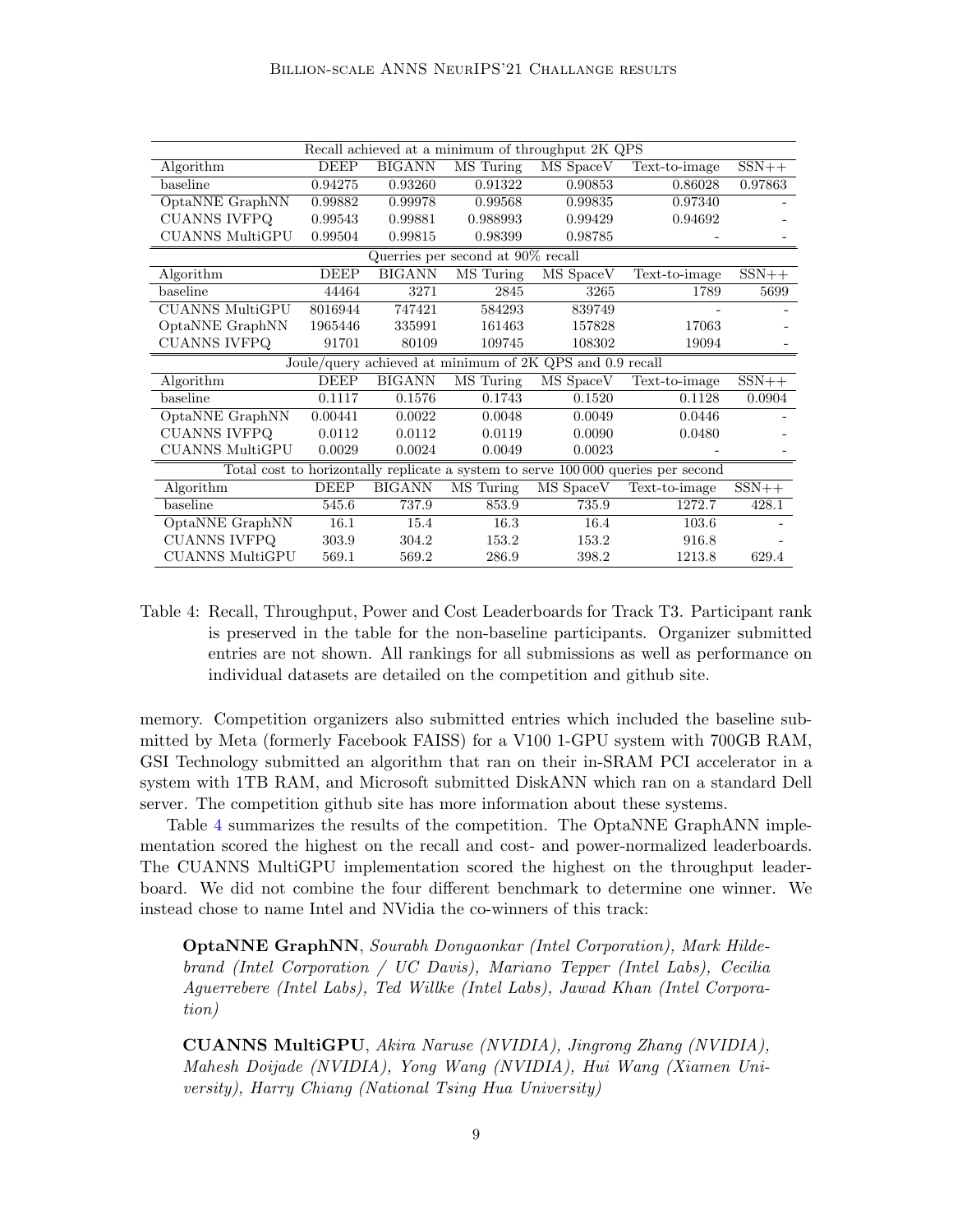# 5. Conclusion, Lessons learned, and Outlook

With this challenge, we started a principled and reproducible research environment for the design and the evaluation of nearest neighbor implementations. In all three tracks we received implementations that were able to beat the well-designed baseline, which shows that improvements in the state-of-the-art are in reach even in a short time span.

**Lessons learned.** As mentioned by several participants, the design, implementation, and iterative engineering of nearest neighbor search methods usually takes time that exceeds the short time span of such a challenge. For this reason, the evaluation framework, which is now well established, will continue to accept new submissions. Moreover, the evaluation process is time consuming because of the scale of the problem. Some additional software development is required to further automate the evaluation and ensure organizers are not the bottleneck in the evaluation process. The cost related to building indices in the cloud is a limit to frequently re-running the entire evaluation, and could also be a bottleneck for non-industry affiliated teams when thinking of going beyond billion-scale datasets.

Future Directions. Possible future directions were discussed at an open forum during the NeurIPS break-out session and documented on the evaluation framework  $10$ . Some questions and directions for new tasks include:

- Support ANNS queries which also allow filters such as date range, author, language, image color or some combination of such attributes. See, for example, [\(Wei et al.,](#page-12-7) [2020\)](#page-12-7), a candidate algorithm for the problem.
- Design algorithms whose accuracy and performance is robust to insertions and deletions. A possible strong baseline is Fresh-DiskANN [\(Singh et al.,](#page-11-11) [2021\)](#page-11-11).
- Design algorithms that are robust to datasets with out-of-distribution queries such as those arising from cross-modal embeddings.
- Design compression with lesser information loss, perhaps at the price of more expensive decoding.

Outlook. We invite researchers and practitioners to use our framework as a starting point, and look forward to contributions of new datasets and algorithms on an ongoing basis. The website <https://big-ann-benchmarks.com/> will serve as the main interface, and we plan to repeat the challenge in the future, possibly with additional directions.

## Acknowledgements

We thank all the participants for their submissions to this challenge. Moreover, we thank Alexandr Andoni and Anshumali Shrivastava for their invited talks. We thank Microsoft Research for help in organizing this competition, and contributing compute credits. We thank Microsoft Bing and Turing teams for creating datasets for release. Furthermore, we thank the organizing committee Douwe Kiela, Barbara Caputo, and Marco Ciccone of the NeurIPS 2021 challenge track for their excellent work.

<span id="page-9-0"></span><sup>10.</sup> <https://github.com/harsha-simhadri/big-ann-benchmarks/issues/90>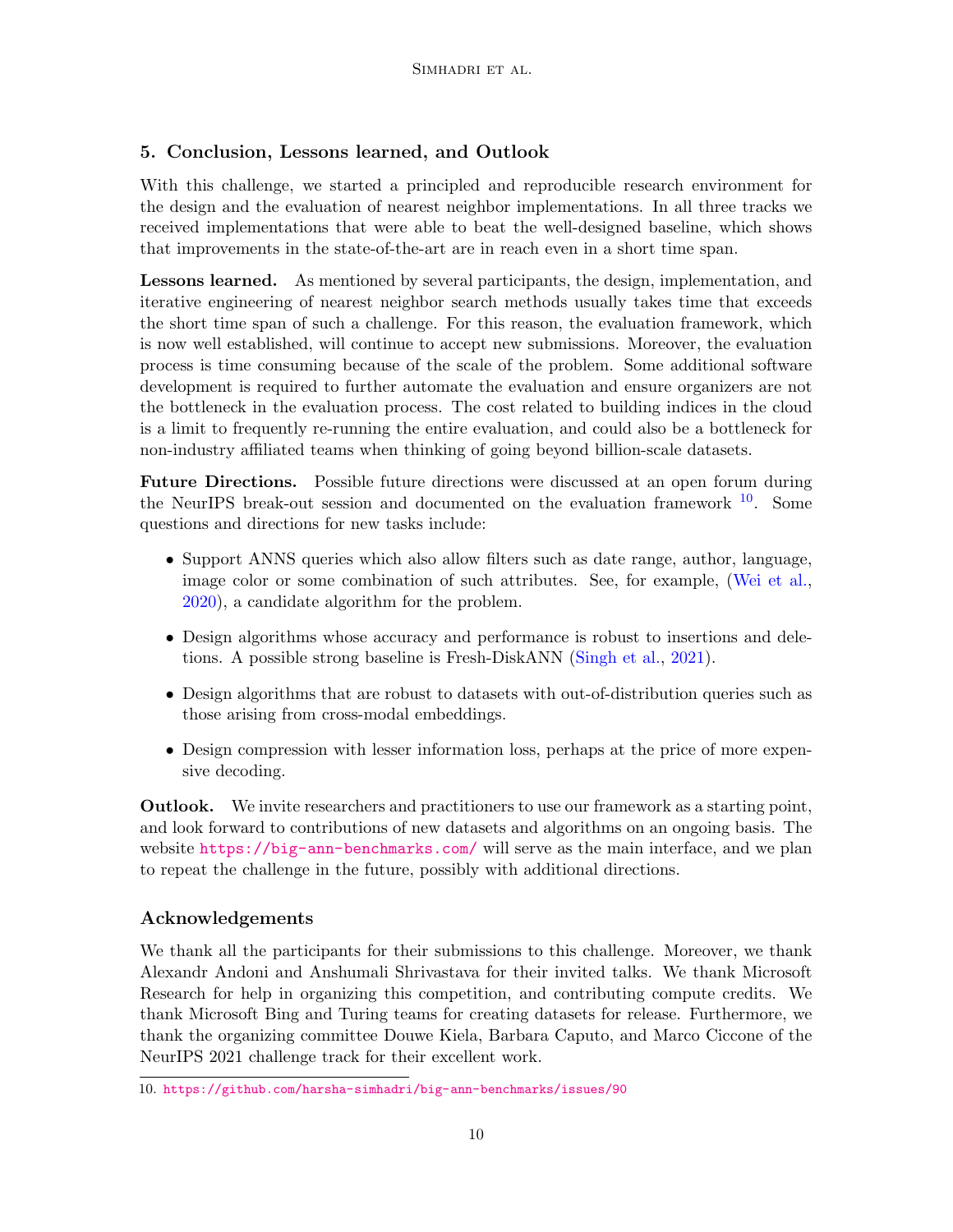### References

- <span id="page-10-8"></span>Alexandr Andoni and Piotr Indyk. Near-optimal hashing algorithms for approximate nearest neighbor in high dimensions. Commun. ACM, 51(1):117–122, January 2008. ISSN 0001- 0782. doi: 10.1145/1327452.1327494. URL [http://doi.acm.org/10.1145/1327452.](http://doi.acm.org/10.1145/1327452.1327494) [1327494](http://doi.acm.org/10.1145/1327452.1327494).
- <span id="page-10-9"></span>Akhil Arora, Sakshi Sinha, Piyush Kumar, and Arnab Bhattacharya. Hd-index: Pushing the scalability-accuracy boundary for approximate knn search in high-dimensional spaces. Proceedings of the VLDB Endowment, 11, 04 2018. doi: 10.14778/3204028.3204034.
- <span id="page-10-6"></span>Sunil Arya and David M. Mount. Approximate nearest neighbor queries in fixed dimensions. In Proceedings of the Fourth Annual ACM-SIAM Symposium on Discrete Algorithms, SODA '93, pages 271–280, Philadelphia, PA, USA, 1993. Society for Industrial and Applied Mathematics. ISBN 0-89871-313-7. URL [http://dl.acm.org/citation.](http://dl.acm.org/citation.cfm?id=313559.313768) [cfm?id=313559.313768](http://dl.acm.org/citation.cfm?id=313559.313768).
- <span id="page-10-7"></span>Martin Aumüller, Tobias Christiani, Rasmus Pagh, and Michael Vesterli. PUFFINN: parameterless and universally fast finding of nearest neighbors. In ESA, volume 144 of  $LIPIcs$ , pages 10:1–10:16. Schloss Dagstuhl - Leibniz-Zentrum für Informatik, 2019.
- <span id="page-10-0"></span>Martin Aumüller, Erik Bernhardsson, and Alexander Faithfull. Ann-benchmarks: A benchmarking tool for approximate nearest neighbor algorithms. *Information Systems*, 87, 2020. ISSN 0306-4379. URL [http://www.sciencedirect.com/science/article/pii/](http://www.sciencedirect.com/science/article/pii/S0306437918303685) [S0306437918303685](http://www.sciencedirect.com/science/article/pii/S0306437918303685). http://ann-benchmarks.com.
- <span id="page-10-4"></span>Artem Babenko and Victor S. Lempitsky. Additive quantization for extreme vector compression. In 2014 IEEE Conference on Computer Vision and Pattern Recognition, CVPR 2014, Columbus, OH, USA, June 23-28, 2014, pages 931–938. IEEE Computer Society, 2014. doi: 10.1109/CVPR.2014.124. URL <https://doi.org/10.1109/CVPR.2014.124>.
- <span id="page-10-1"></span>Artem Babenko and Victor S. Lempitsky. Efficient indexing of billion-scale datasets of deep descriptors. In 2016 IEEE Conference on Computer Vision and Pattern Recognition, CVPR 2016, Las Vegas, NV, USA, June 27-30, 2016, pages 2055–2063, 2016. doi: 10. 1109/CVPR.2016.226. URL <https://doi.org/10.1109/CVPR.2016.226>.
- <span id="page-10-5"></span>Dmitry Baranchuk, Artem Babenko, and Yury Malkov. Revisiting the inverted indices for billion-scale approximate nearest neighbors. In The European Conference on Computer Vision (ECCV), September 2018.
- <span id="page-10-3"></span>Alina Beygelzimer, Sham Kakade, and John Langford. Cover trees for nearest neighbor. In Proceedings of the 23rd International Conference on Machine Learning, ICML '06, page 97–104, New York, NY, USA, 2006. Association for Computing Machinery. ISBN 1595933832. doi: 10.1145/1143844.1143857. URL [https://doi.org/10.1145/1143844.](https://doi.org/10.1145/1143844.1143857) [1143857](https://doi.org/10.1145/1143844.1143857).
- <span id="page-10-2"></span>Jacob Devlin, Ming-Wei Chang, Kenton Lee, and Kristina Toutanova. BERT: pre-training of deep bidirectional transformers for language understanding. CoRR, abs/1810.04805, 2018. URL <http://arxiv.org/abs/1810.04805>.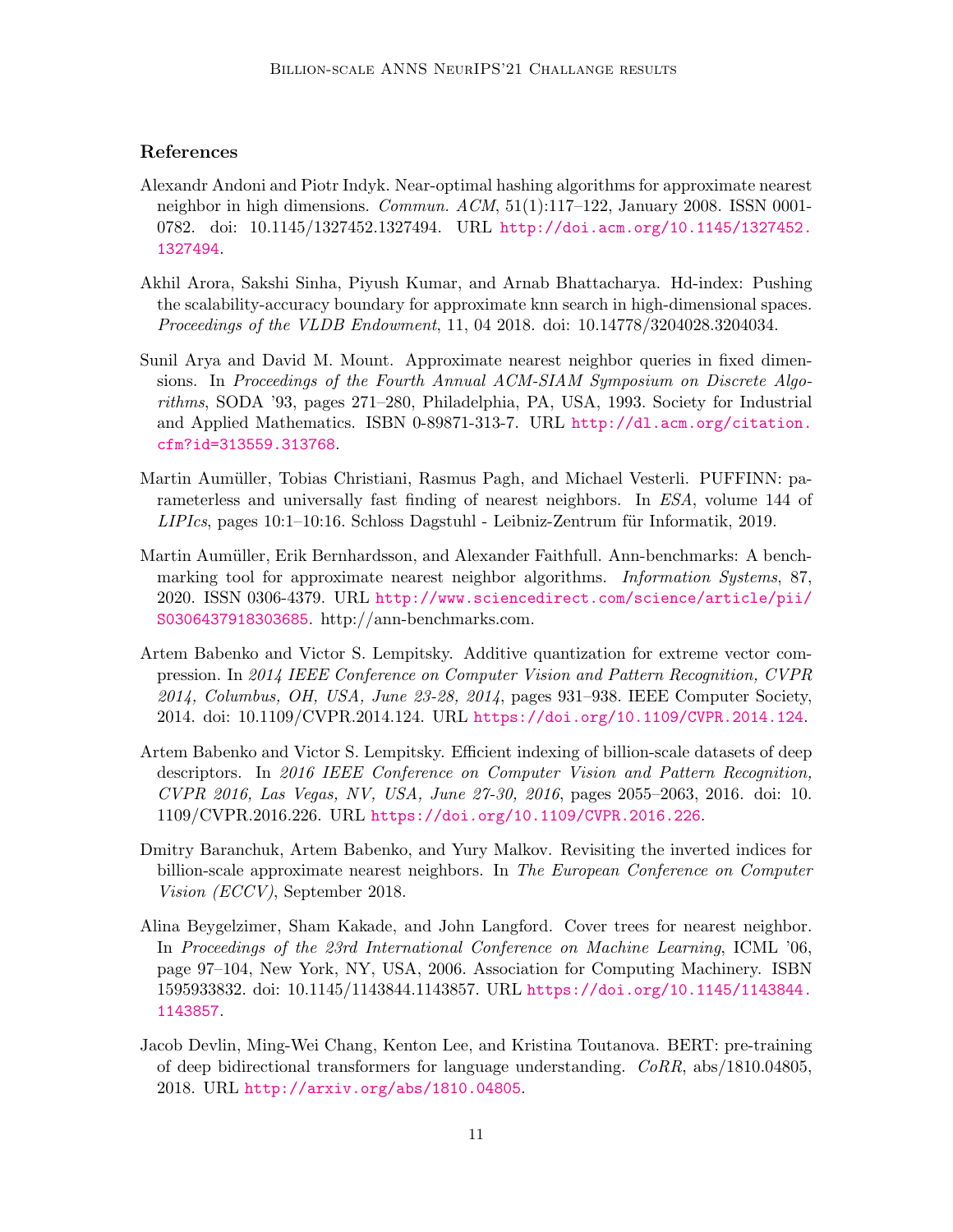- <span id="page-11-5"></span>Ruiqi Guo, Philip Sun, Erik Lindgren, Quan Geng, David Simcha, Felix Chern, and Sanjiv Kumar. Accelerating large-scale inference with anisotropic vector quantization. In ICML, volume 119 of Proceedings of Machine Learning Research, pages 3887–3896. PMLR, 2020.
- <span id="page-11-9"></span>Jie Hu, Li Shen, and Gang Sun. Squeeze-and-excitation networks. In *Proceedings of the* IEEE conference on computer vision and pattern recognition, pages 7132–7141, 2018.
- <span id="page-11-10"></span>Po-Sen Huang, Xiaodong He, Jianfeng Gao, Li Deng, Alex Acero, and Larry Heck. Learning deep structured semantic models for web search using clickthrough data. In *Proceedings* of the 22nd ACM international conference on Information  $\mathcal{B}$  Knowledge Management, pages 2333–2338, 2013.
- <span id="page-11-3"></span>Piotr Indyk and Rajeev Motwani. Approximate nearest neighbors: Towards removing the curse of dimensionality. In Proceedings of the Thirtieth Annual ACM Symposium on Theory of Computing, STOC '98, pages 604–613, New York, NY, USA, 1998. ACM. ISBN 0-89791-962-9. doi: 10.1145/276698.276876. URL [http://doi.acm.org/10.1145/](http://doi.acm.org/10.1145/276698.276876) [276698.276876](http://doi.acm.org/10.1145/276698.276876).
- <span id="page-11-4"></span>Masajiro Iwasaki and Daisuke Miyazaki. Optimization of indexing based on k-nearest neighbor graph for proximity search in high-dimensional data. CoRR, abs/1810.07355, 2018.
- <span id="page-11-2"></span>Hervé Jégou, Matthijs Douze, and Cordelia Schmid. Product Quantization for Nearest Neighbor Search. IEEE Transactions on Pattern Analysis and Machine Intelligence, 33 (1):117–128, January 2011. doi: 10.1109/TPAMI.2010.57. URL [https://hal.inria.](https://hal.inria.fr/inria-00514462) [fr/inria-00514462](https://hal.inria.fr/inria-00514462).
- <span id="page-11-7"></span>Herve Jegou, Romain Tavenard, Matthijs Douze, and Laurent Amsaleg. Searching in one billion vectors: Re-rank with source coding. In Proceedings of the IEEE International Conference on Acoustics, Speech, and Signal Processing, ICASSP 2011, May 22-27, 2011, Prague Congress Center, Prague, Czech Republic, pages 861–864, 2011. doi: 10.1109/ ICASSP.2011.5946540. URL <https://doi.org/10.1109/ICASSP.2011.5946540>.
- <span id="page-11-0"></span>Jeff Johnson, Matthijs Douze, and Hervé Jégou. Billion-scale similarity search with gpus. arXiv preprint arXiv:1702.08734, 2017.
- <span id="page-11-1"></span>Yury A. Malkov and D. A. Yashunin. Efficient and robust approximate nearest neighbor search using hierarchical navigable small world graphs. CoRR, abs/1603.09320, 2016. URL <http://arxiv.org/abs/1603.09320>.
- <span id="page-11-6"></span>Hanan Samet. Foundations of multidimensional and metric data structures. Morgan Kaufmann, 2006.
- <span id="page-11-8"></span>Xuan Shan, Chuanjie Liu, Yiqian Xia, Qi Chen, Yusi Zhang, Kaize Ding, Yaobo Liang, Angen Luo, and Yuxiang Luo. Glow: Global weighted self-attention network for web search. In 2021 IEEE International Conference on Big Data (Big Data), pages 519–528. IEEE, 2021.
- <span id="page-11-11"></span>Aditi Singh, Suhas Jayaram Subramanya, Ravishankar Krishnaswamy, and Harsha Vardhan Simhadri. Freshdiskann: A fast and accurate graph-based ANN index for streaming